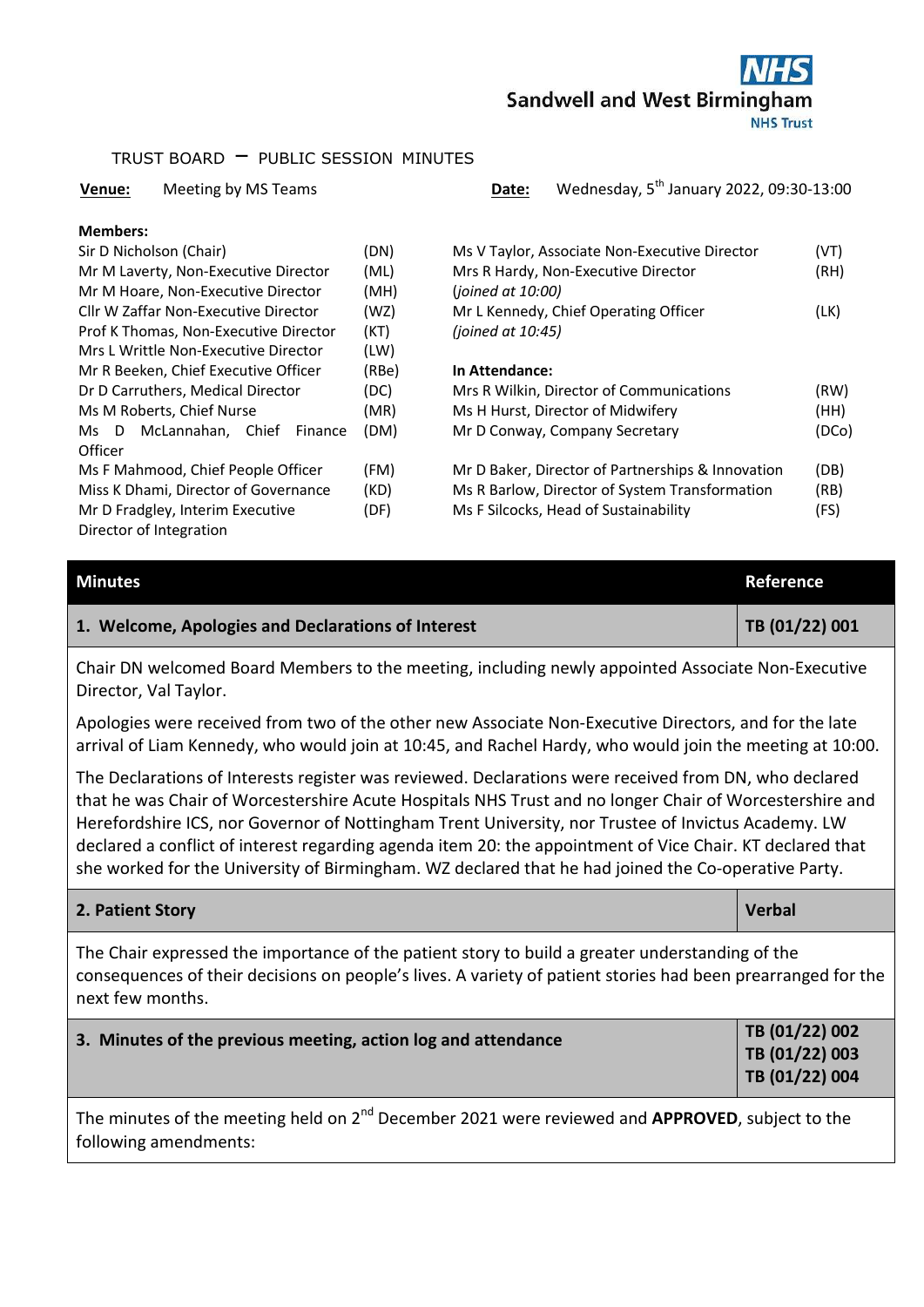- Item 2 The spelling of 'Lyndon 3' to be corrected.
- Item 13: Winter Plan The ambulance conveyances statement should read: City Hospital had an additional 256 ambulance conveyances received under intelligent conveyance protocols, placing a significant additional demand.
- Item 15: The middle statement should read: The Acute Collaboration Programme Board had agreed to change the governance model aligned to new national guidance on Provider Collaboratives.

# **4. Chair's opening comments in the comments of the community of the community of the community of the community of the community of the community of the community of the community of the community of the community of the**

DN reported that they had had a successful recruitment process for the roles of a Non-Executive Director and Associate Non-Executive Directors. Val Taylor had been appointed as Associate Non-Executive Director and Rachel Hardy had been appointed as Non-Executive Director. RH would chair the Audit Committee. The other two Associate Non-Executive Directors who had been appointed were Jo-Anne Wass and Mike Hallissey. The new Directors would bring a whole range of experience, knowledge, and standards to add to the Board's strength.

Outside of central London, the SWBH had been in the top ten in the country as the most greatly affected by the pressures and proportion of work around COVID-19. They were a hospital in the lower end of the vaccinated population. The Chair thanked their staff for the efforts and work they had put in to protect their patients. He especially extended his thanks to the CEO and the Executive team for doing an extraordinary job under unprecedented circumstances.

# **5. Chief Executive's Report TB (01/22) 005**

The CEO reported the imminent announcement of written proposals for emergency temporary governance

arrangements over the next two months, prior to a review. These reflected their interpretation of the new national guidance in reducing the burden of Trust governance during these unprecedented times. This would affect the intensity and the volume of the work being managed but not the frequency or regularity of the Board and Committee meetings.

RBe summarised the Chief Executive Report. The following two key points were highlighted:

- 1. There had been an IT incident that was disrupting one key Trust system. Some of their servers that were not Cloud-based had required an operating system upgrade and a security patch issued by an international software provider. Over 20 of their IT systems across the organisation had been affected by instructions to uninstall the security patch. 19 of these were now running again with no apparent major issues. Their electronic patient record service for Ophthalmology had lost historic data, putting a burden on the clinical staff to assess the risk for each patient and to rescan where necessary, prior to planned procedures. There was a risk that the data recovery may not be complete.
- 2. The COVID-19 public enquiry national response required the collection of evidence. A 'stop notice' would be issued that week and overseen by KD, instructing all staff to retain records and documentation of all actions and decisions taken during the pandemic, since February 2020.

MH reported that the IT incident had been a global issue. He had checked and updated the terms of reference for their review process. Learnings from the remediation process were hoped to ensure that their data was protected at all times.

WZ queried whether they would make a written submission to the public enquiry regarding the long-term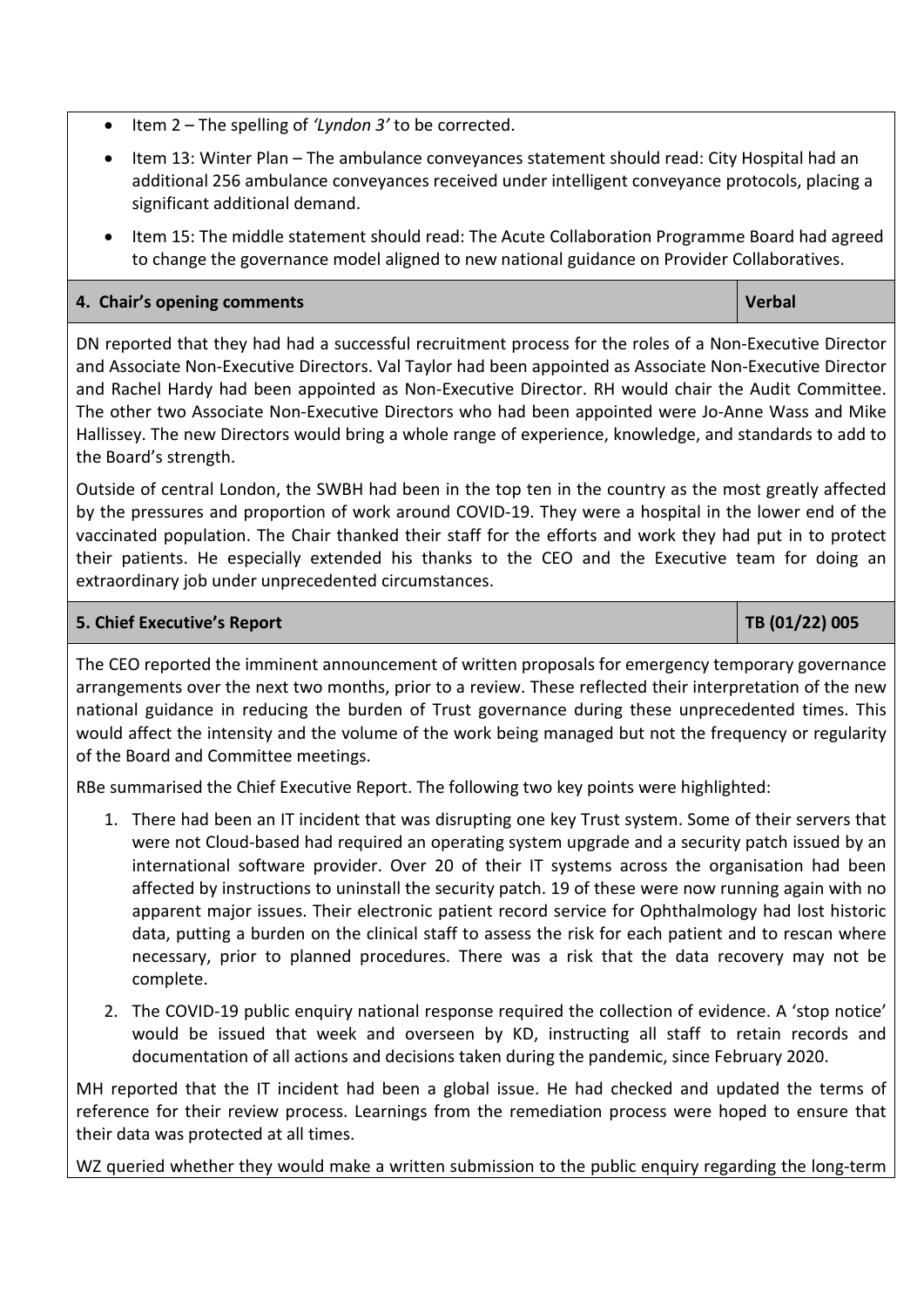challenges of the Trust's demographics leading to a lack of resilience in some of their communities to fight off COVID. RBe agreed that this was a good suggestion that he would take as an action to report back to the Board. The Chair acknowledged that they had a distinctive view on how their population had suffered and the importance of putting in place measures to support them in case anything like this happened again.

ML queried whether they could get compensation from the supplier or insurance for the IT incident. DM undertook to investigate whether they had any contractual mechanism to get compensation from the supplier. They planned to present a paper to the Audit Committee in February 2022 about lessons learnt, including procurement and identification of the remedial supplier, as there was only one in the world who could do this. They had estimated the cost at £300k. Their ICS had offered to cover the cost of the recovery.

The Chair summarised that IT lessons learnt would come back to the Board in due course.

**Action:** RBe to propose a voluntary submission to the COVID-19 public enquiry regarding support measures for some of their communities with a long-term lack of resilience.

**Action:** DM to investigate contractual compensation from the IT supplier.

# **6. Questions from members of the public CEO CONSUMING TREE (01/22) 006**

None had been submitted. The Chair reported that a member of public had raised a series of questions during the 2<sup>nd</sup> December 2021 Board meeting. Their responses had been circulated in a paper.

# **Well Led**

# **7. Board level metrics and IQPR exceptions TB (01/22) 007 TB** (01/22) 007

DB highlighted PREMs (Patient Related Experience Metrics), which they had reviewed and decided against including as Board level metrics. Next month, the addition of eight new metrics had been agreed to help lead them into MMUH (Midland Metropolitan University Hospital). These would also be used by the MMUH Programme Board.

The hospital combined score was a tool created by a company called Public View, who had been providing them with benchmarking data since April 2021. Public View had reviewed the metrics that outstanding Trusts were performing particularly well on. A list of 13 metrics made up this score, plus a combined performance score, to show how well the Trust benchmarked against the others in areas that indicated how they would do in a CQC visit. This allowed them to measure themselves against everyone else, rather than just national targets, especially during difficult periods with greater pressure, like during the pandemic. There were three metrics highlighted that had taken their score down since June 2019:

- 1. Complaints had moved from the 22<sup>nd</sup> percentile to the  $4<sup>th</sup>$ .
- 2. SHMI (Summary Hospital Mortality Indicator) had moved from the 35<sup>th</sup> percentile to the 12<sup>th</sup>.
- 3. Cancer 62 Day had moved from  $88<sup>th</sup>$  to the  $30<sup>th</sup>$  percentile.

Also of note was that while their staff recommending care had fallen, the Trust had moved up the league table, even though they were still in the bottom quartile. Sickness absence had gone up but they remained stable in their position in the country. They had moved their A&E performance from just above the bottom quartile to being in the top half, even though performance had dropped.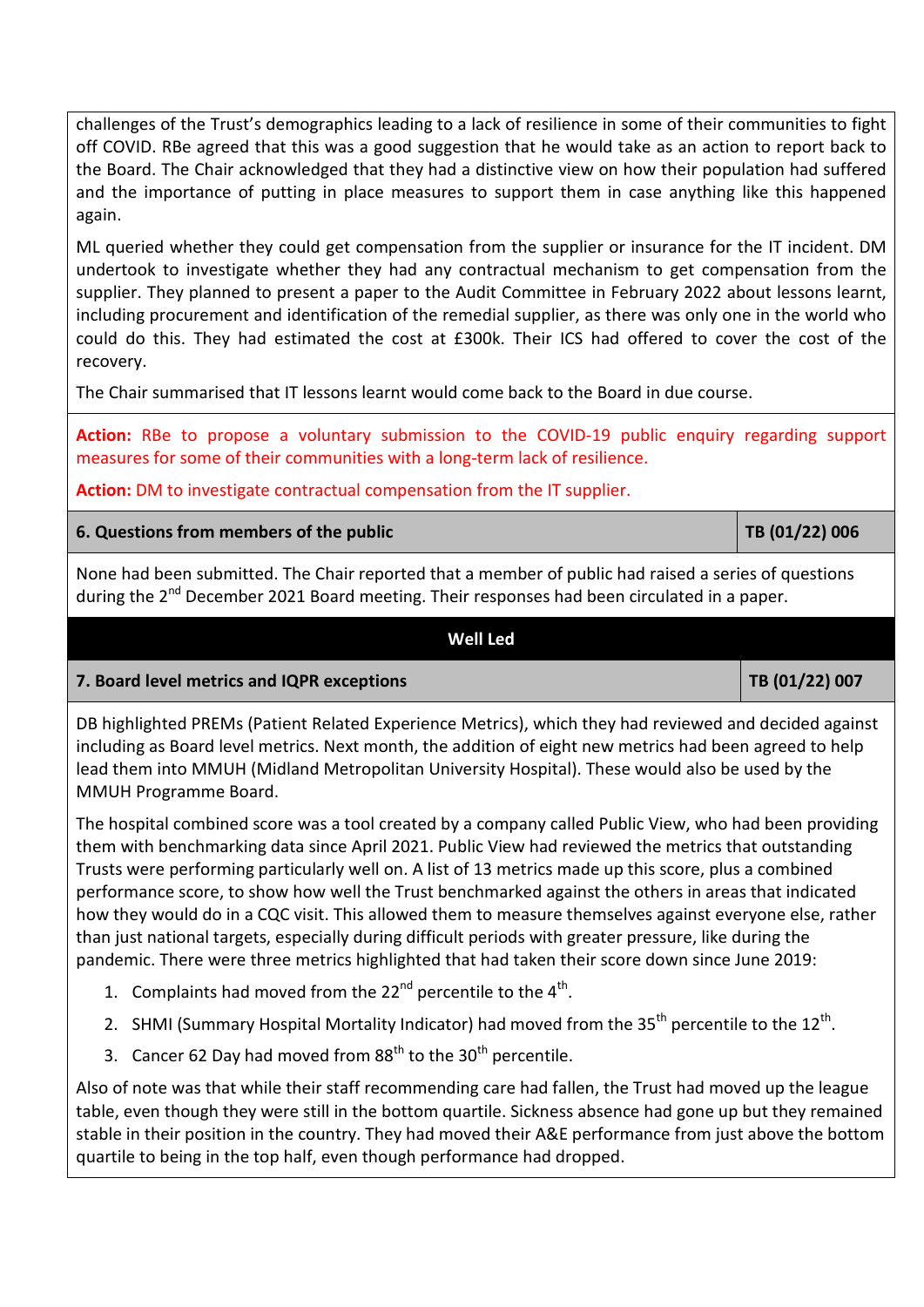In the Board level metrics paper, they had removed the Executive overview because this was covered in the Board papers within the strategic objectives. Where they had a benchmark for metrics, they had used the CQC definitions to show how they were performing. Where their metric was in the top quartile, it was shown as outstanding. In the top half, performance was shown as good.

Responsive metrics showed that the Trust was good in Emergency Care (ED) and for volume of attendances, they were classed as outstanding because they had such a high volume. RTT was good, in the top half. Their 62-day cancer metric required improvement.

LW queried what they were doing with the information and whether they were targeting support to help with improvement in certain areas. DB explained that this was the intention of the strategy using the Board level metrics. The Safe, Caring, Responsive, and Effective metrics fed into the Quality & Safety Committee. Use of Resources fed into the Finance Committees. Aligning metrics to committees allowed committees to work with the delivery vehicles in place to move the metrics.

RBe responded to LW's question by describing that as part of being placed in segment 3 of NHS England's System Oversight Framework, they had been asked whether there was targeted support that the regional NHS team could help them to make progress with. They had asked for support regarding the Friends and Family Test. As an Executive Team, they had requested best practice examples for fundamentals of care. He suggested that they could share NHS England's response with Board colleagues offline. In addition, they had commissioned external support, such as from the Urgent and Emergency Care Improvement team.

ML queried what proportion of the deterioration in overall hospital combined score metrics since June 2019 had been due to their population being hit during the pandemic and what was not due to COVID-19. He further queried what they planned to do to focus on improving a select number of things rather than generally targeting too many things to see progress. RBe suggested that two of the main reasons for the change had been cancer waiting time performance and complaints. COVID had impacted on cancer waiting times. As waiting times were being caught up on, the way things were reported showed a deterioration in cancer wait performance. Complaints were also indirectly affected by COVID. There had been an increase in complaints about waiting times in being able to use the service or contacting loved ones on wards and Emergency Department performance. Prioritisation should be done to target areas that would improve their perception with the public, themselves, and their regulators. Priorities for next year needed to be refined operationally and strategically they needed to be refined over the next 18 months to 2 years.

KD reported that the complaints data was converted against full time equivalents, which was unusual. It was old data from March 2021. They were looking into whether they had more complaints and why, to identify themes. GP complaints had increased their numbers. They were investigating how new formal complaints were being recorded, whether there were opportunities to address informal complaints to stop them from becoming formal complaints, and what neighbouring Trusts were doing differently. There were plans in place to make improvements where they identified problems.

The Chair suggested that as they had voluntarily bought into the Public View benchmarking, they needed to take it seriously. He requested an analysis as to why there had been a deterioration to identify if there were any specific issues around how they ran the organisation. Priorities needed to be identified in addition to the three that had been highlighted in order to have a Board discussion next month.

**Action:** RBe to identify priorities for a Board discussion and to analyse the overall deterioration in Public View metrics to name any underlying issues.

**Our patients**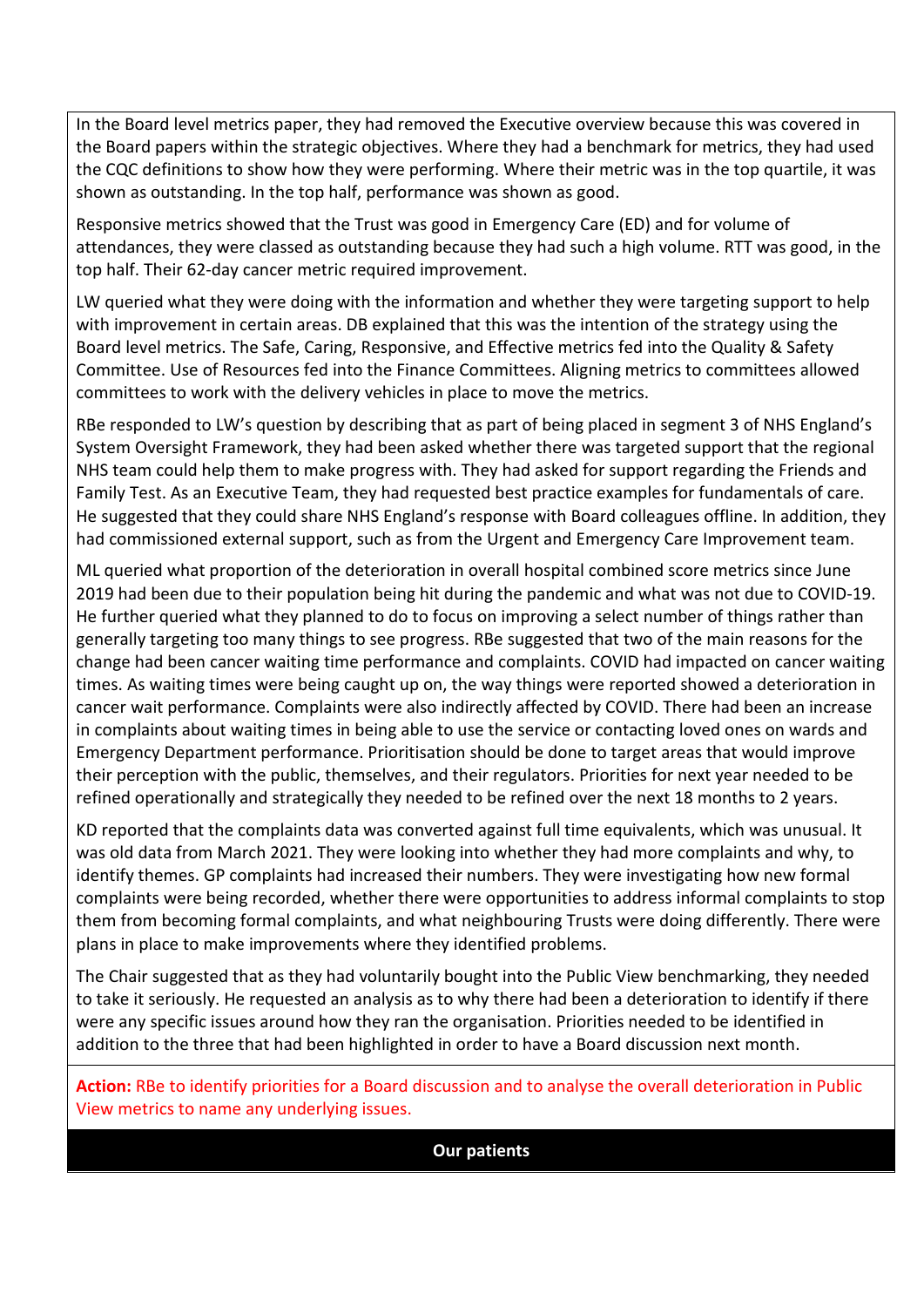| 8. Our Patients: Dashboard | TB(01/22)008 |
|----------------------------|--------------|
|----------------------------|--------------|

MR highlighted the following points from the report on Board level metrics for Patients:

- A plan for e-rostering for nurse staffing would go to the P&OD Committee at the end of January 2022.
- Nursing Band 5 staff vacancies were down to 33.
- Perfect Ward, rebranded as Tendable, was being rolled out in January 2022 to all community paediatrics. Information would form part of the Board level metrics from  $1<sup>st</sup>$  February 2022.

DC added the following points:

- Ongoing work on finished consultant episodes, coding, palliative care, and R code documentation continued on Hospital Standardised Mortality Rate (HSMR). HSMR for September was 89, with a cumulative score of 127. These were both reductions. SHMI had stayed stable at 116. Individual groups of cases were explored to ensure high standards of care. COVID recording of hospital acquired COVID or COVID documented later in patients' stays had an additional person helping on this project.
- Sepsis treated with all core care standards applied within 1 hour, particularly around fluid administration, would have an additional focus in February 2022. Over the last few weeks, they had had good recording of data in treating sepsis in ED, with 100% being treated within an hour.

LW queried whether staff were struggling to meet expected standards and how safely wards were being staffed. MR reported that the extra beds they had open had impacted on staffing. Without the 85 extra beds, staff would be doing well, with international nurses having been recruited. Today's sickness level had been 13%. Twice a day, senior staff were manually dealing with safe staffing. They were trying to develop a dashboard to tide them over until they got the Allocate or Liaison e-rostering system. An example of safe staff in an acute ward was 1:8, but they were currently at 1:11. There had been instances in the last two weeks of going down to 2 nurses per ward, which was the absolute minimum. Everything possible was being done to keep the wards safe. The hotspots were ED, AMU, theatres, PCCT, Rowley, and the district nursing teams. They had quality impact assessments and a good plan in place. How they were managing on a daily basis was in line with everyone else.

DN queried whether the 85 extra beds were in the Winter Plan. MR reported that the numbers varied between 55 and 85. Lyndon 1 and D30 were open.

ML queried where they were with the e-rostering system to be able to better target the problem. MR reported that they had agreed at CLE to go out to tender in January 2022 with Allocate and Liaison. Liaison's new system wouldn't be ready until September. They hoped to have procured a system by April, with a six-month implementation plan to get the system in place.

FM assured the Board that they had done a full market assessment exercise. There were only two who provided a full rostering solution for all staff in the organisation, which was what they needed for MMUH.

DN acknowledged the work to keep patients as safe as they could be in the circumstances. He encouraged DC and the team to continue the important sepsis 6 work and overseeing the mortality improvements.

RBe presented the following Responsiveness and Effectiveness highlights on LK's behalf:

 The best proxy indicator of patient safety and experience in urgent care was the 4-hour emergency care wait. Performance had deteriorated in November and December 2021, but they continued to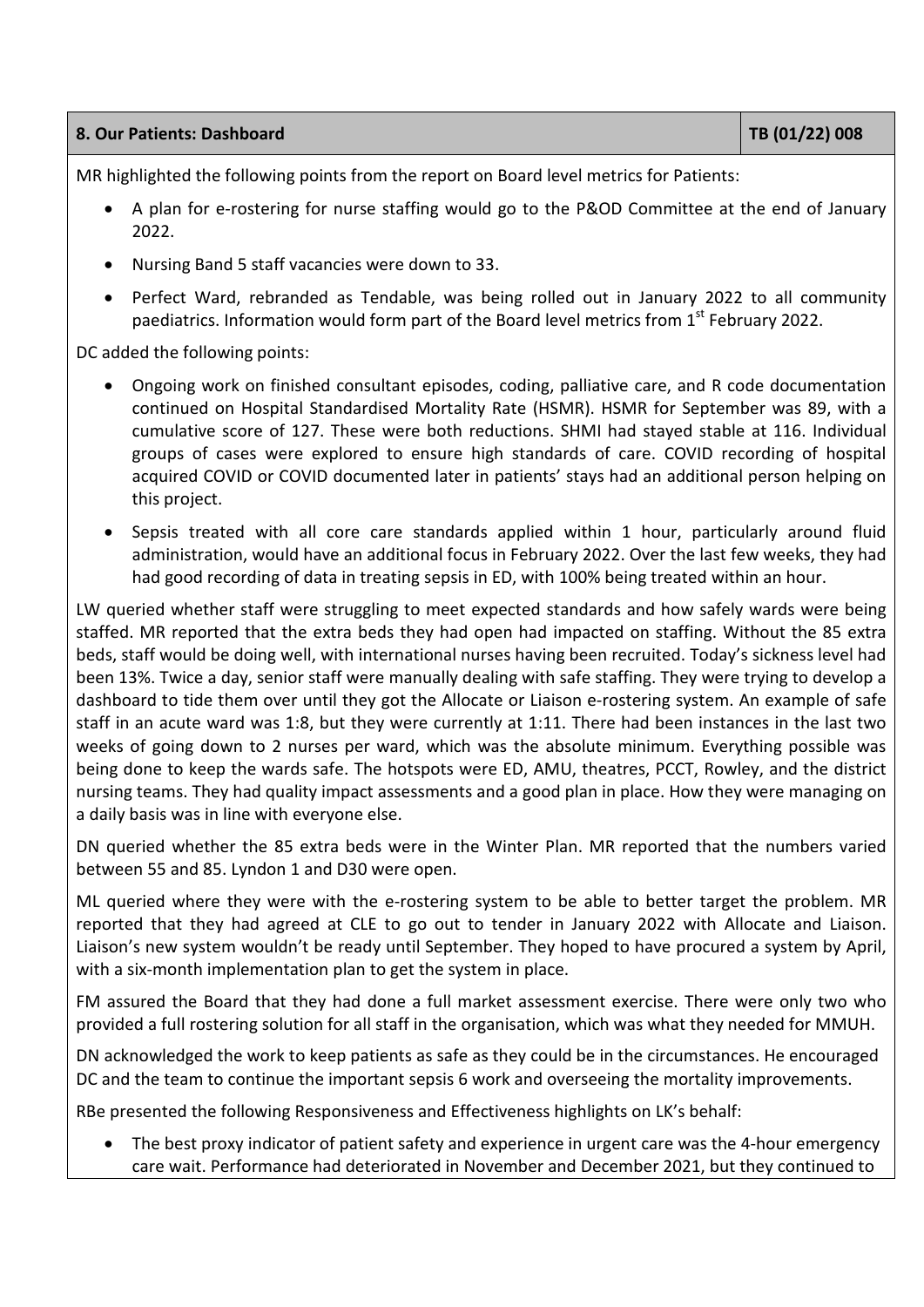perform in the top half of the country. The impact of COVID on the ED was outside of their control, as they were essentially running two EDs for each ED in order to treat COVID and suspected COVID patients separately. Due to the layout of the departments, they were dealing with issues to keep everyone safe. Particularly on the Sandwell site, they remained an organisation that was able to deliver the right number of discharges across 24 hours to match admissions. The timing of those discharges occasionally put downwards pressure on the ED and AMU during daylight hours. This process warranted scrutiny.

- Good progress had been made on the RTT prioritising of P2 patients and 104-week patients. The impact of 13% sickness rates was having an impact on operating theatre capacity.
- Subject to a further increase in COVID and/or urgent care pressures, they had been urged to step up contingency plans for 'super surge' capacity in terms of beds. This could include a reduction in bed capacity for elective orthopaedics on the Sandwell site, which would affect waiting lists.
- They continued to struggle to find the right physical location for Same Day Emergency Care (SDEC), particularly on the Sandwell site. More critically, it was a challenge to find robust medical staffing for SDEC to deliver best practice. They were increasingly optimistic about finding this for the rest of the winter, and then permanently recruiting thereafter. This would allow them to deliver best practice SDEC well in advance of the opening of MMUH.

DM highlighted the following Use of Resources points:

- Better payment practice performance had significantly improved against the target to pay 95% of undisputed invoices within 30 days of receipt. In 2019/20, they had been at around 45% to 50% but they were now consistently achieving their target. Cash balances were strong. Next steps were to increase their local supplier base from 10.26% of their current controllable spend in Birmingham and the Black Country, as part of being an Anchor Institution.
- The Trust had set a stretch efficiency target of £13.2m for 2021/22, which was roughly double national efficiency expectations. They had maximised transactional efficiencies and had managed to exceed national but not internal targets. The Trust had significantly outperformed other acute providers in the Black Country. For 2022/23, the focus would be on delivering recurrent efficiency savings and transformational and specialties-specific opportunities.
- I&E performance for 2021/22 was on plan. The key piece of work was to understand the recurrent position. There was a relationship between the budget and current run rate and funded bed establishment, with reconciliation required for the costs of the additional beds coming through. There had been an increase in COVID costs, enhanced rates of pay for bank and agency, and elective activity recovery costs. There had been no Elective Recovery Fund (ERF) income assumed in H2, but in Month 8, they had seen an improvement in performance that led to anticipated ERF for the System and the organisation.
- The underlying deficit position was £24m. Being behind where they expected to be from an activity point of view had driven this position. Work was underway to improve this and to create a sustainable break-even position. This included collaborative opportunities and work to oversee a System-wide governance efficiency group, expected to go live in Q4.

MH queried what further impact COVID was expected to have on their production plan and their ability to deliver over the year. DM reported that there was work going on to do a detailed analysis of what they were spending on COVID. An understanding of what was recurrent in their baseline costs versus what could be released after the COVID wave was critical to inform the reset of their budgets.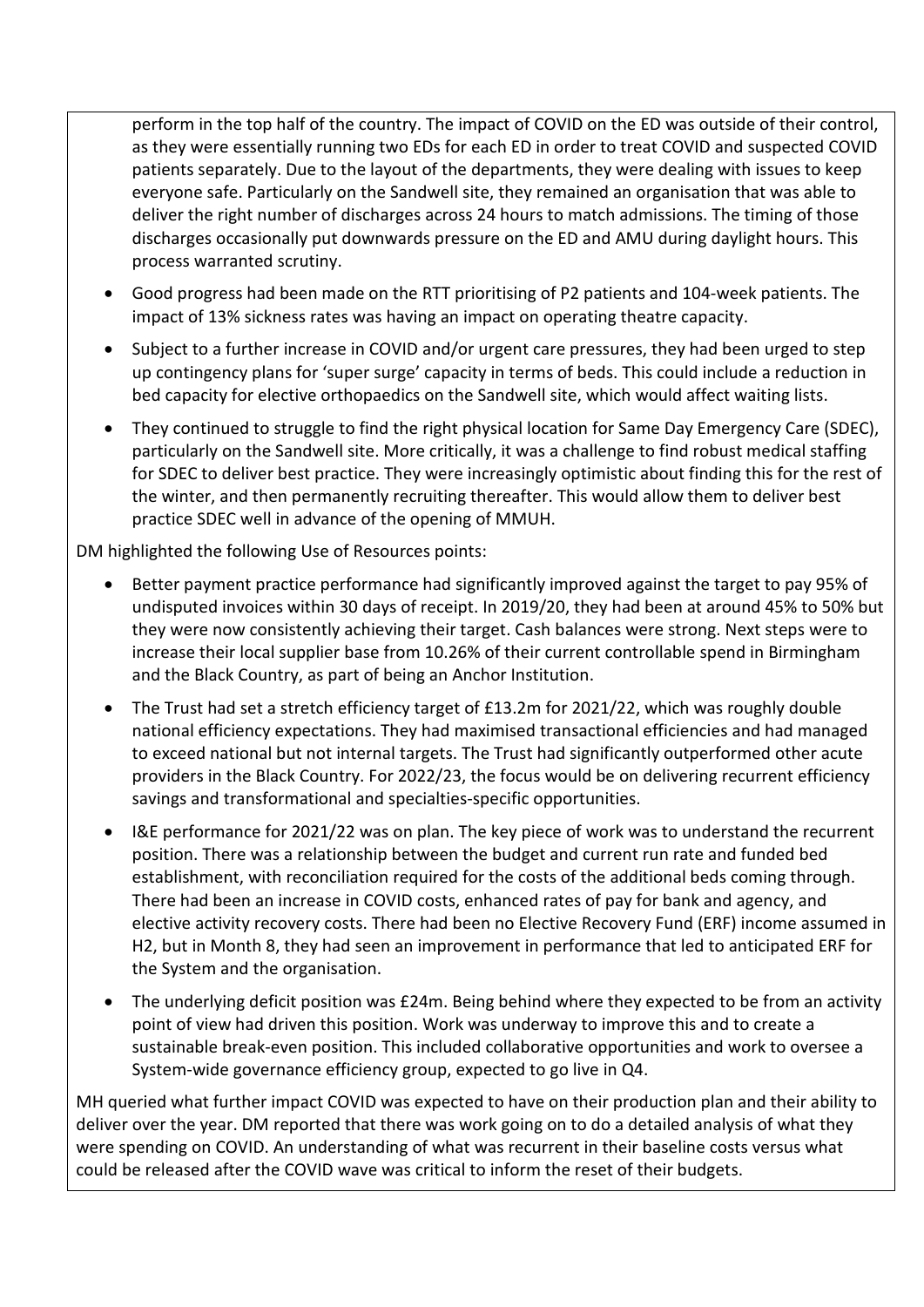*LK joined the meeting at 10:45.* On the income front, LK reported that they expected to get back to their 2019/20 income and activity position. They would need to reconcile the areas where social distancing and PPE made it more challenging to have the same efficiency. They were looking at national best practice to change ways that they worked in addition to having moved from day case to outpatient procedures.

ML queried whether the fact that they had an underlying deficit meant that they would score badly on the Public View financial surplus/deficit metric. DM confirmed that the Public View metric was a headline position that ignored the underlying deficit. The methodology for estimating the underlying deficit position varied across organisations, so these amounts couldn't be consistently compared.

The Chair commended the good work in getting their suppliers paid on time, particularly local businesses who relied on this. He agreed with DM's emphasis on controlling costs.

### **9. Maternity Improvement Plan TB (01/22) 009**

MR introduced the paper by summarising its contents for Board members regarding recruitment risks, staff plans and challenges due to COVID, patient experience work, especially from their BAME communities, an update from safety champions, and the cultural work and next steps in relation to changes.

HH took the report as read and provided the following update from two of the paper's main subjects:

- 1. Attrition and recruitment:
	- Vacancies for community and inpatients remained static. Neonatal had 7.89 Qualified in Service (QIS) vacancies but they were one of the few to have over-recruited at the band 5 line. The QIS shortage was a national issue. They had a good pipeline succession, with 9 nurses in training for QIS, and 2 qualifying in May 2022.
	- One of the main midwifery attrition reasons included retirement. Less staff were coming back nationally after retirement, due to exhaustion from COVID. They were pleased to be starting to see midwives with specialist skills who wanted to come back.
	- Shift fill rates had remained static from June through most of December 2021. Since Boxing Day, sickness rates had increased. They had 45 members of staff off with COVID-related illness last week, which had subsequently reduced. Business continuity plans based on equality impact assessments had been put into place ready for the Christmas period. This would be part of their surge plan going forward. They had maintained 1:1 care during labour, which was their most highrisk area.
	- They had 4 advertisements out for maternity recruitment, including for Ockenden actions.
	- International nurse recruitment was filtering into their inpatient areas, with good feedback. Morgan McKinley were supporting them in finding international midwives.
	- They were working with third sector organisations to support women for care outside of their clinical needs, particularly with the low-risk midwifery-led units.
	- The community team leaders had identified 3 top priorities that they would deliver by April 2022.
	- 8 external staff were being recruited to bolster bank capacity, which they had historically done themselves.
- 2. Culture workshops in June and September 2021: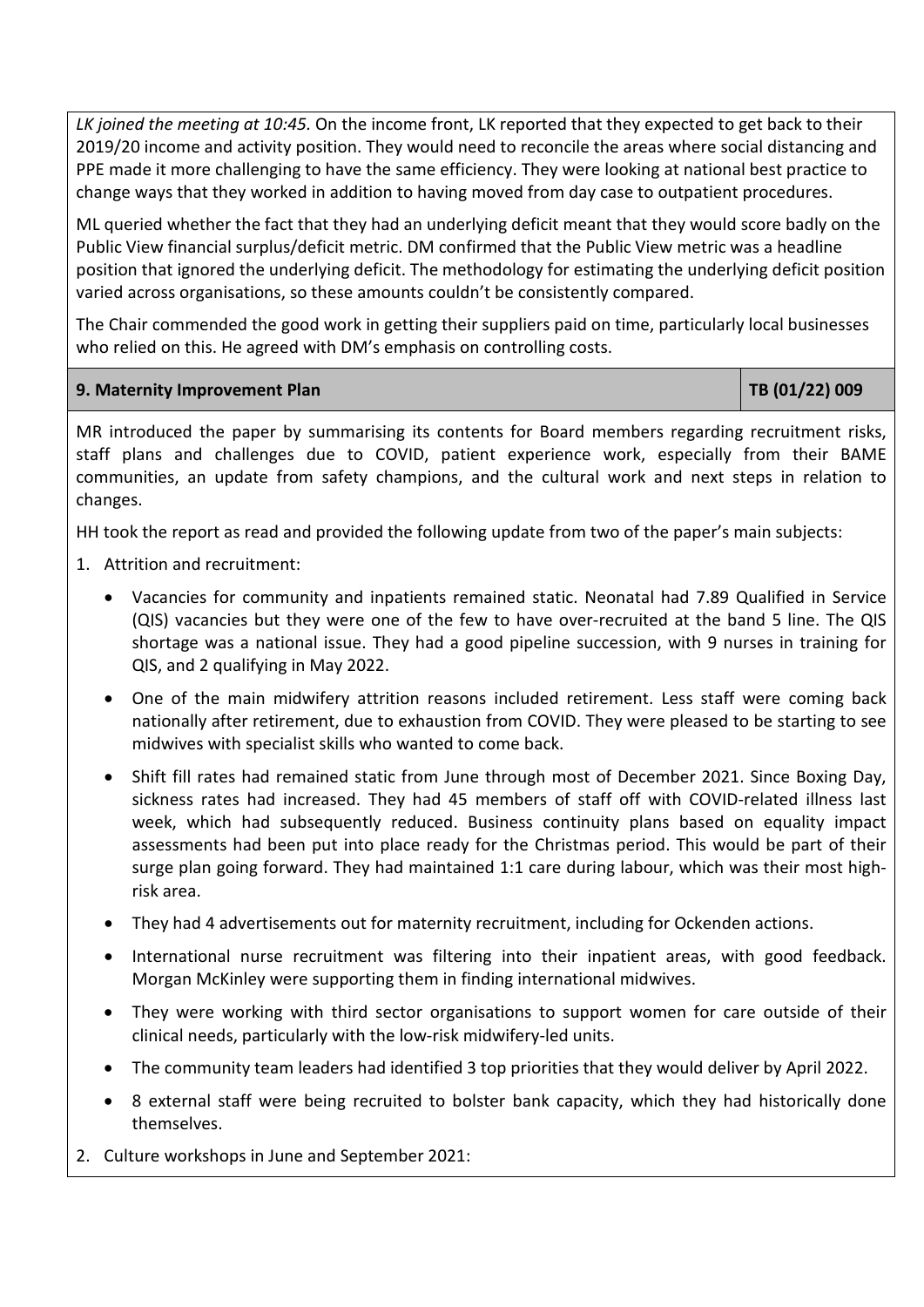- Initial feedback from culture workshops run by Kinder Life was shown in the paper. 139 people had attended the first session and 127 attended session 2. Staff felt that the workshops were useful and motivating and that they provided tools to assist them to address things in the future.
- Teamwork was essential to create a good day at work. Colleagues' poor behaviour towards each other created the top bad day at work. The 3 key principles from the workshops would help them to move forward with greater kindness, respect, and teamwork.
- The improvement plan had been implemented and would be refreshed.
- All new starters had online learning on themes from the cultural workshops.
- Improved communication methods had been agreed to better suit staff preferences.

ML queried whether they had apprentice healthcare worker conversions to support the midwifery plans and recruitment process. HH reported that this had been in last month's paper. One apprentice midwife had started in September. Support workers were doing degree-level work. They had just accepted 5 seconded midwives into the organisation as well.

WZ queried what they did to proactively encourage staff and patients to communicate in their community languages. HH reported that the top 6 languages were used in addition to others. They had stopped using mainly white British midwives to run classes. Rather than trying to continuously translate, they had started to offer English classes to empower women not to be reliant on translation.

FM reported that using second languages had been looked at as divisive rather than being embraced. She had seen staff who had been taken through a formal management concerns process. She offered to look at providing education from an inclusion perspective.

MR added that with DB, they were reviewing their interpretation strategy across the organisation. Using a language line and bank staff didn't cover their demographic needs. Having just met with their interpreters, there was more work to do. They would be taking this through Quality and Safety over the coming months.

RBe queried how HH's pragmatic plans of introducing nurses had been accepted by staff, where it could potentially be a challenge to ensure understanding to unite nurses and midwives. HH reported the work being done with managers and teams to introduce nurses into the inpatient ward. They had been blessed by outstanding nurses who wanted to support them. Previous issues with midwives not accepting nurses as qualified members of staff had improved but there was still work to do with some staff members. The majority of maternity staff on the wards had responded well to the nurses.

ML queried whether lack of transport to access services was an issue for patients. HH reported that this hadn't been a concern. They had had good attendance at the hubs.

WZ commented that having a diverse workforce of staff with multiple languages was an asset that should be encouraged. It was disappointing to hear about disciplinary reactions that would discourage the use of different languages. He supported work to look at how they could use community languages.

The Chair thanked HH and her staff for the work they were doing to keep the service running and the work being done to change culture. Using staff as an asset as part of their striving to be an inclusive organisation was important. When MR and FM had done more work on proposals, he welcomed a Board discussion.

**BREAK**

**10. Winter Planning TB (01/22) 010 TB (01/22) 010**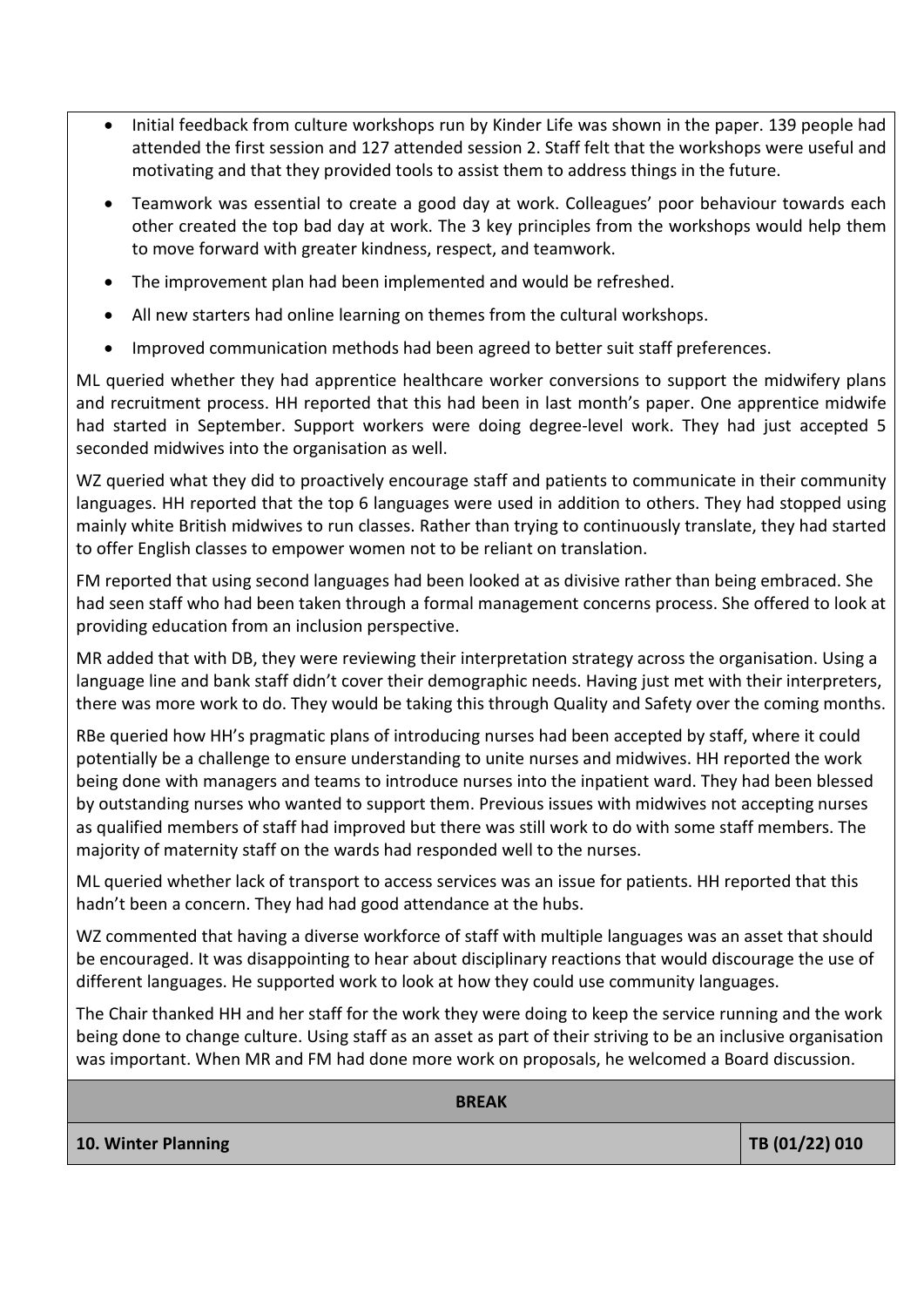LK introduced the Winter Plan, highlighting the following points to note:

The three main assumptions in the Winter Plan had been around (1) infection control, including the management of COVID, (2) the utilisation of SDEC facilities, and (3) continuation of management of patients being medically fit for discharge into care homes and domiciliary care, which was working well. They were assessing the impact of an increased outbreak of COVID in care homes recently.

They had seen a significant increase from the Omicron variant in staffing and in wards. They now had 182 COVID-positive inpatients. These were mostly secondary cases who had been admitted for other reasons. Having to separate patients who were contacts, COVID-positive, or negative, was having an impact.

Small incremental improvements in patients going through SDEC facilities were being made. They had only moved the percentage of patients going through SDEC by 5% to 10%, where they had anticipated trying to move this to closer to 15% to 20%. The main contribution was trying to find senior consultant cover at both sites. With the extra wards open, less medical cover was available. They had to utilise Newton 1 as a bedded area due to COVID instead of as the area identified to be a discharge lounge.

Throughout December 2021, they had tracked well against their best-case scenarios for occupied beds. This suggested that they had implemented most of the schemes. Early indicators in January tracking showed a movement towards worst-case scenarios. This was hoped to get back on track following the holiday period.

# **11. COVID-19: Overview, including vaccination update**  $\vert$  **TB (01/22) 011**

LK reported that the COVID-19 situation had jumped at the end of December 2021 from the mid-70s to 180 inpatient numbers. This was less to do with COVID admissions and more as a result of outbreaks in contacts across the organisation. Omicron was more infectious. They were separating three streams of patients. The staff sickness rates of 6% or 7% had doubled. Safe staffing had been maintained.

MR reported that they had suspended visiting from Boxing Day for all general wards. Last week, they had suspended birthing partners in the maternity ward for 24 hours, which had been a miscommunication within the department. This had been in the national press. Paediatrics and maternity had normal visiting hours. End of life or vulnerable patients were allowed extra support.

There had been several Infection Prevention and Control (IPC) changes in the last four weeks. Staff who had been in household contact who had been doubly vaccinated could return to work after a negative PCR test and 10 days of lateral flow tests. Exceptions for the double vaccination rule had been risk assessed and documented. Staff who were positive had to do a lateral flow test on day 6 and 7 before returning to work with negative results and a lack of symptoms. A workforce hub was being implemented to help staff off with COVID to get access to lateral flow tests.

On top of 180 COVID-positive patients, they had over 50 contact patients on site to keep separated. There were 7 wards currently in an outbreak situation. This could be the whole ward or just a bay within it.

The vaccination programme had been increased prior to Christmas. They had three sites open at City, Tipton, and Sandwell. They were doing drop ins to encourage vaccines in the ward areas. All matrons were being trained to vaccinate. They had 80% of staff double vaccinated. There was a task and finish group in place to look at next steps for the 20%.

FM reported that they were taking a System approach that would be signed off that evening regarding a joint policy on how to manage this and definitions for the central priorities for vaccinations. They had developed an action plan to take forward locally. This would target the 1,080 staff that they had no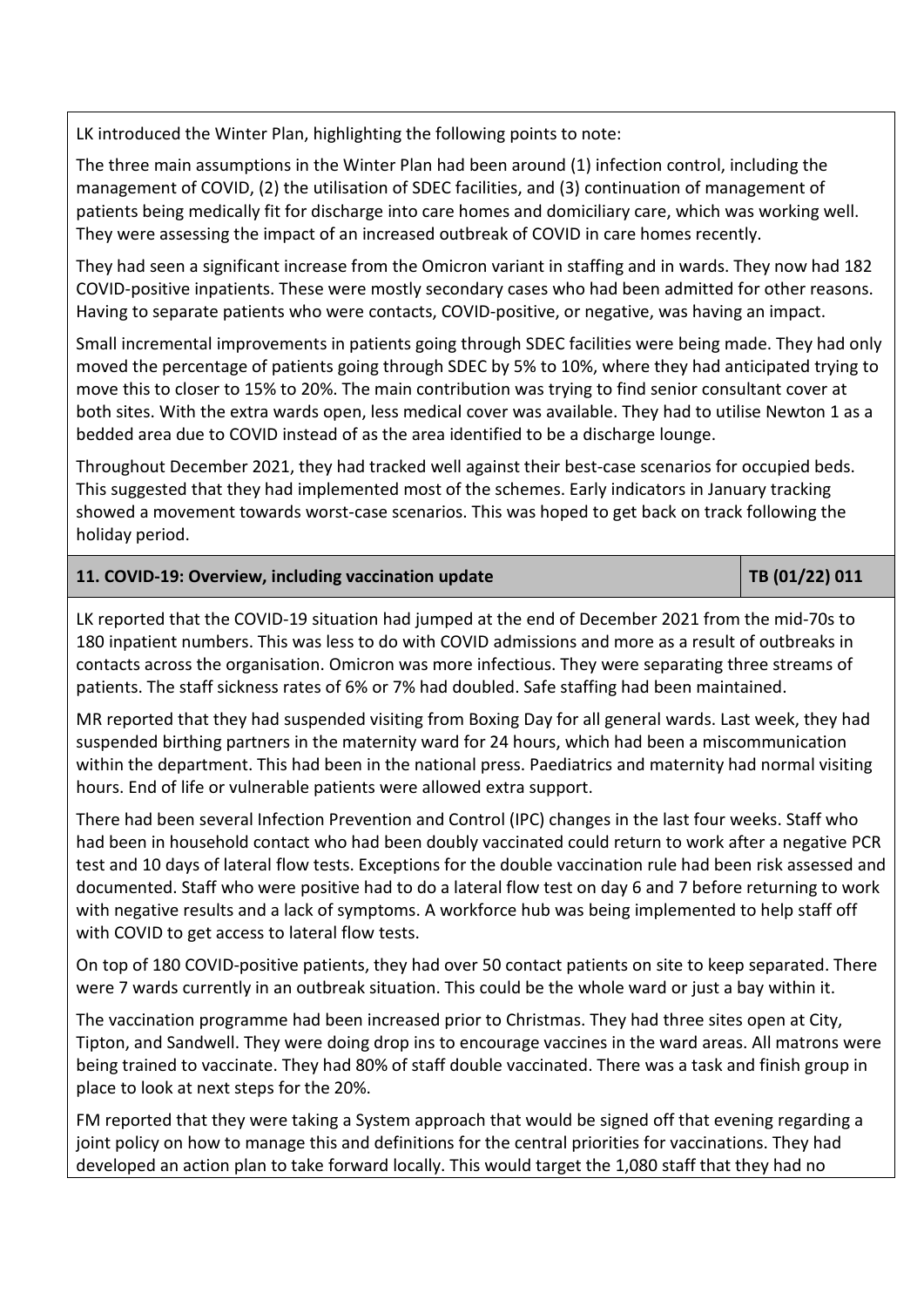confirmed vaccination status for. The impact of potentially not being able to utilise professionally registered workforce was being looked at.

KT queried the definition of patient facing staff. RBe reported that the Chief Executives in the Black Country System were taking the initial view that they would like to pursue an approach that included all staff that were not working from home 100% of the time. An effective plan B was needed and was being looked at by their Occupational Health lead physician to define a Black Country approach in more detail.

ML queried the percentages of vaccinated staff. MR confirmed that 85% had the first vaccine. 80% had both vaccines. 38% had the COVID booster. The 20% undefined could include vaccinated people.

LK reported that they would be writing to the 20% of staff. They had to assume that these staff were unvaccinated unless they could prove that they had been.

The Chair commented that the next two weeks would be difficult as the virus got worse. He queried what the next steps were to assure themselves that they had capacity to treat their patients safely and what their current views were on staff that didn't have their first mandatory vaccine in early February 2022.

LK described the capacity they had in their surge plan for expansion. Staffing was the limiting factor. This week, they had to tackle the staffing crisis across the country. They were looking at increasing PPE to reduce the numbers of staff going off sick. They were looking at data on vaccinated and non-vaccinated staff with household contacts. Becoming more regimented about what date staff were due back following their lateral flow tests would enable them to forecast staff numbers and their ability to open expansion areas. The Winter Plan schemes were still improving, including more staff for the FIT rollout at City Hospital and increasing the opening hours of UTCs to push demand away from the front door.

RBe reported that like all Trusts, they had been approached by the regional team to confirm when they could open 'super surge' capacity and whether they had the equipment and beds necessary to do so. They had identified Sheldon Block at City Hospital but this would be difficult to staff. The next step in terms of contingency for additional capacity was to first consider elective work that used inpatient beds on the Sandwell site. Next would be not needing to swab patients who were discharged to their own homes for palliative care, which could release between 10 to 20 patients.

MR stated that the 20% of staff would be offered the vaccine and advise if classed as patient facing.

LK described the limit to the number of staff that could be redeployed or given notice. Once they had identified the number of staff who would not be vaccinated, they would do a risk assessment and put forward suggestions on what to do about them.

DF reported that they were talking to all the Place providers to quantify the size of the risk. There were 700 care sector workers providing domiciliary care at Sandwell who were unvaccinated and were unlikely to be vaccinated before the 4<sup>th</sup> February 2022 deadline. They had set up daily calls with partners to try to mitigate the risk ahead of this date, as well as in the care homes. They were investigating additional efficiencies by fine tuning the System and Place providers to remove excessive demand activity.

RBe reiterated the Winter Plan's improvements that could help to mitigate the worst-case scenario.

The Chair thanked everyone for what they were doing on a planning and day-to-day basis to keep the service running. They would need more capacity over the upcoming weeks. The Board were prepared to do whatever was necessary to support the Executives in looking after the best interests of their patients.

# **12. Acute Collaboration Programme TB (01/22) 012**

The paper was noted. DB reported that they would call this the Provider Collaborative from now on.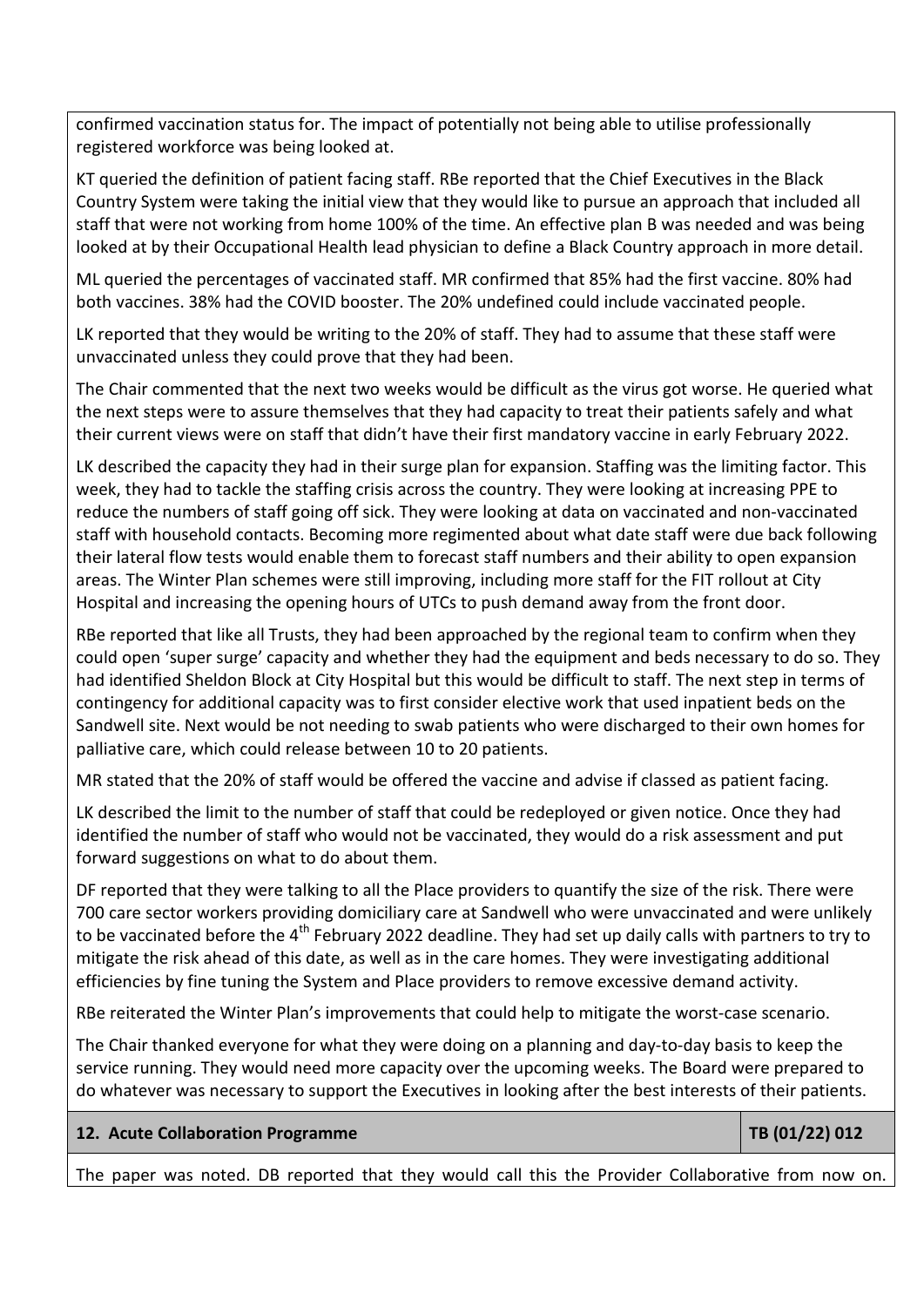National guidance was suggesting that they moved to a tighter fit across the System. They may need to look at group structure more formally. The workshop on  $7<sup>th</sup>$  January 2022 would take place in early February. The Workforce and OD workstream had highlighted three areas of staffing risk but this had missed out Maternity.

MR agreed about getting the Committee to consider Maternity staffing as well. The LMNS were leading this piece of work. They needed to look at how this linked in with Provider Collaboratives to be seen as a whole.

RBe commented that shared governance in difficult times to ensure standardisation of clinical care and optimisation of service and workforce configuration was seen as a benefit. They would not get involved with this until they had opened their new hospital and bedded it in. A case for change would need to be agreed. Should the local Integration Care Board (ICB) decide that this should be initiated, an early paper on their interim stance should be taken to the Board to refresh their position on this.

The Chair agreed that Maternity needed to be on the list. He asked that RBe brought a paper to the Board relatively quickly on their position if the ICB move to take forward shared governance, whilst maintaining their focus on opening the new hospital.

# **13. Finance Report: Month 8 TB (01/22) 013**

DM reported the following highlights from the Month 8 Finance Report:

- They had reported a break even at Month 8 and a forecast for the year at break even. This assumed access to the Integrated Care System (ICS) risk reserve of £11.9m, which looked achievable.
- Funding for elective stretch and energy cost pressure was expected. The plan didn't assume any ERF in H2 but it was likely that the Trust would be entitled to £180k to the end of November and a similar sum for the rest of the year.
- From a capital point of view, they were forecasting to achieve their plan. The System had confirmed that they were working to a £21.6m share, excluding MMUH expenditure. Lack of access to some clinical areas could cause a potential for slippage with Estates works.
- The cash balance was £58.8m at the end of November 2021.

The Board noted the results in the report.

# **14. Draft Finance 2022/23 Planning TB (01/22) 014**

DM reported that the headline NHS planning guidance for 2022/23 had been published on 24<sup>th</sup> December 2021. The following main points were outlined from the paper:

- Plans were based on a fundamental assumption that they returned to summer 2021 levels of COVID, which would be kept under regular review. Timescales and planning parameters could change.
- Key messages were around improving services and access, money available for digital innovation, investing in workforce, and stretching elective care expectations of returning to pre-pandemic plus 10% levels, as well as responding to the longer-term COVID requirements.
- The legal establishment of ICSs and ICBs would be delayed to  $1<sup>st</sup>$  July 2022 but the alignment of ICSs with local authorities would go ahead from  $1<sup>st</sup>$  April 2022. There was uncertainty around this delay leaving them without the legal framework to transfer the resources from West Birmingham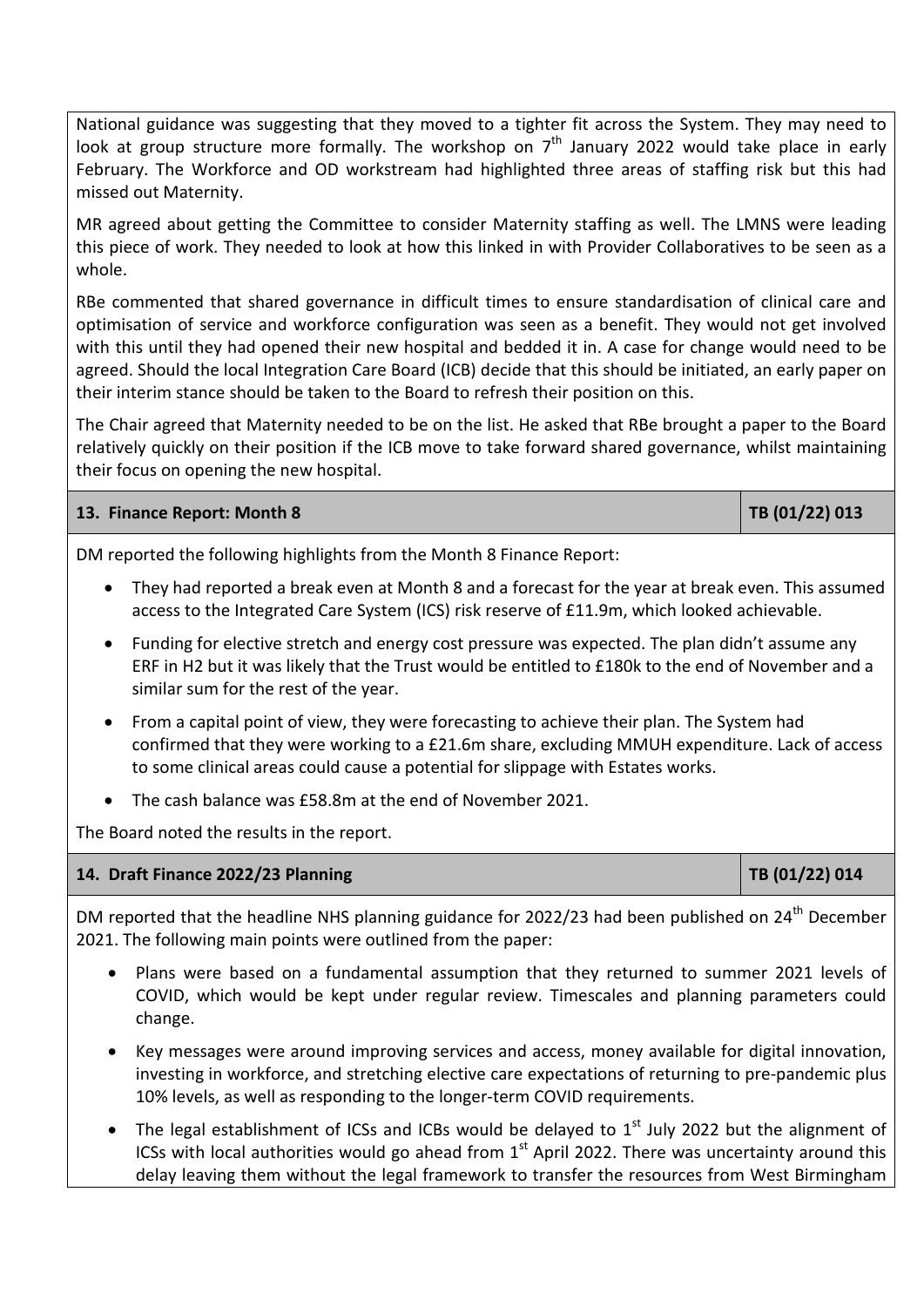and the Black Country into the Birmingham and Solihull ICS. The CCGs may need to vote on this.

- There were considerable growth and efficiency assumptions. There were opportunities for service development funding, cancer diagnostics, mental health, and elective performance funding.
- Assumed within growth opportunities was a big cut in COVID funding. The efficiency expectation was 1.1%, which was around £6m. Their plans were in line with this. If they could deliver more than this, money could be put aside for development and investment in service improvement.
- There was £450m available to establish virtual wards over two years.
- A 3-year capital framework had been published, with 2022/23 amounts for community diagnostic hubs and digital. The System would need to create a 3-year plan, with the financial infrastructure and System governance structure being set up in Q4. The Trust had a 5-year rolling plan. Pre-MMUH in 2022/23, they had the greatest capital requirements, which then dropped significantly.
- An internal organisational planning process was set out in Annex 1.
- The System needed to work together over the next quarter to create a meaningful System-wide plan to share resources and financial benefits and a collective approach to managing and mitigating risks.

ML queried the impact on the underlying deficit. DM suggested joining up their organisational work to understand drivers of recurrent and non-recurrent cost drivers and collaborative efforts to improve the position across the System. The System had declared an overall underlying deficit but the Black Country had been breaking even. A collective understanding of how to calculate the underlying position was required. She advised that they focused on improving their recurrent position so they could invest more.

RBe commented on the number of priorities in the planning guidance. He highlighted to the Board that they needed to look at these through the lens of their strategic objectives, particularly their people, population, and transforming community services agenda. Investment was required for improving recruitment and retention through professional development opportunities and a behaviours framework to maintain a better way of doing things. They needed to invest in chronic disease management and admission avoidance.

The Chair observed that this was a rare financial reset that gave them a fresh start to rethink how they did things. They needed to grasp the opportunity to reshape their services in the way that their strategy dictated. The Board noted that the stewardship of their finances had put them in a good position to take this forward.

### **15. Risk Register Report TB (01/22) 015**

KD presented operational risks for the Board's attention twice a year. These differed from strategic risks, which would be discussed at next week's Board development session. The escalation route for these risks were shown. They were currently in the process of reviewing their risk management policy and approach as part of the governance review. There were 935 risks identified. The following points were highlighted:

- There were a large number of System Transformation (254) and Corporate Operations risks related to MMUH. They would be investigating whether these were risks or issues.
- The Board had previously had oversight of risks identified as no longer being red because they had been mitigated down. It was recommended that these were removed from the list for Board oversight. These included risks 214, 4333, 4467, 4469, and 2693. Given recent circumstances, LK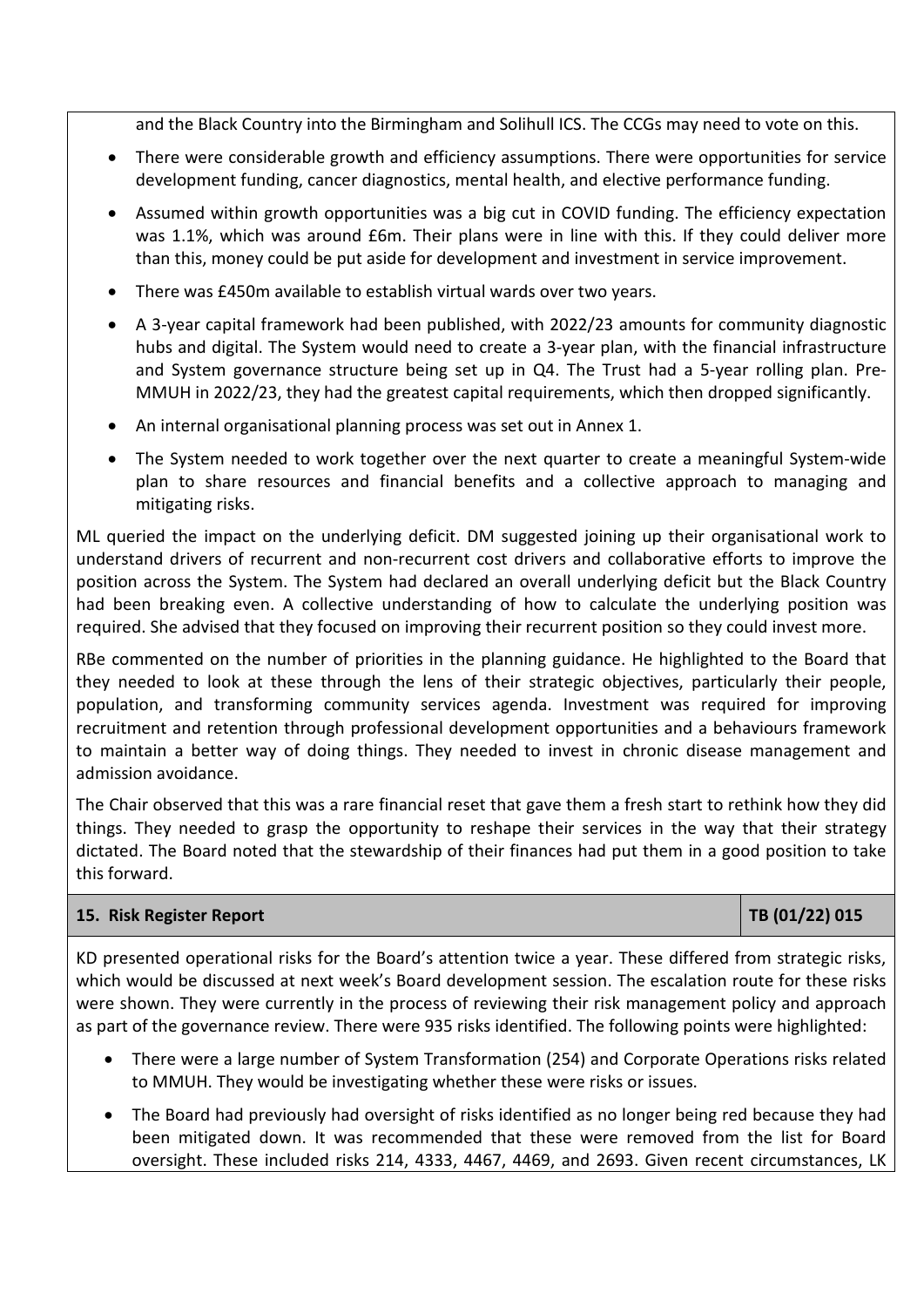recommended that the hospital acquired COVID-19 risk 4459 remained under oversight.

 Three risks currently rated as red continued to have a red target rating because there was a high probability that they would occur and they would have a high impact on the Trust. The first two were related to MMUH, which were outside of their control, and the third was their staffing plan for safeguarding, which was reliant on the CCG.

MR acknowledged that it would take a couple of months to put a plan in place for the safeguarding. It was confirmed for DN that this risk had been discussed at the Quality and Safety Committee.

The Board **APPROVED** the recommendation to remove risks 214, 4333, 4467, 4469, and 2693 from its oversight and **NOTED** the three risks: 4521, 3053, and 4408, that had been raised to their attention.

#### **Our people**

### 16. Our People: Dashboard **TB (01/22) 016**

FM highlighted that the current staff sickness rate had risen since the report, based on 6 weeks ago, to 13%, with 953 staff currently being away from work. Half of this was COVID-related. The critical staffing point was deemed to be 13.5%. Sickness was expected to continue to rise and the Board was asked to support any decisions required over the next week. Mitigation plans had been put in place.

Turnover figures had been improved by over 1.5% over recent months. Based on a worst-case scenario, this could increase to between 18% to 22% on sites if they were unable to influence staff to be vaccinated.

There would be no new Pulse Check results for the Board for the next 6 to 8 weeks.

The Chair queried the decisions the Board was being asked to support regarding sickness absence. FM explained that safer staffing ratios could be impacted if sickness increased beyond 13.5%. MR reported that she was working with DC, LK, and FM on mitigations that might deviate from national guidance.

The Chair acknowledged that the CEO had already proposed to share some revised governance arrangements which would enable them to make decisions rapidly. The Board noted the paper.

ML queried whether 13.5% represented all staff or frontline staff. FM clarified that they had set the tolerances for all staff registered to have frontline impact who were implementing COVID surge support.

### **Our population**

### **17. Our Population: Dashboard TB (01/22) 017 TB (01/22) 017**

DF reported challenges in getting the population metrics developed because some of them took 2 to 3 years to move, so getting the right ones to show the Board progress was critically important. Long-term strategic objectives would take another 2 to 3 months to work through. NHSE/I were working on health inequalities metrics with white papers that they needed to align with.

The substantial work they had done on outcome measures related to the transformation should show moves on a monthly basis. This was where the role of the Integration Committee would become pivotal.

They were also working on getting alignment across the other Places in the Black Country and influencing West Birmingham in order to measure the same things. Individuality would be expected to add up to a 30% metric difference. The timeline for this was within the next 6 to 8 weeks, before presenting to the Board.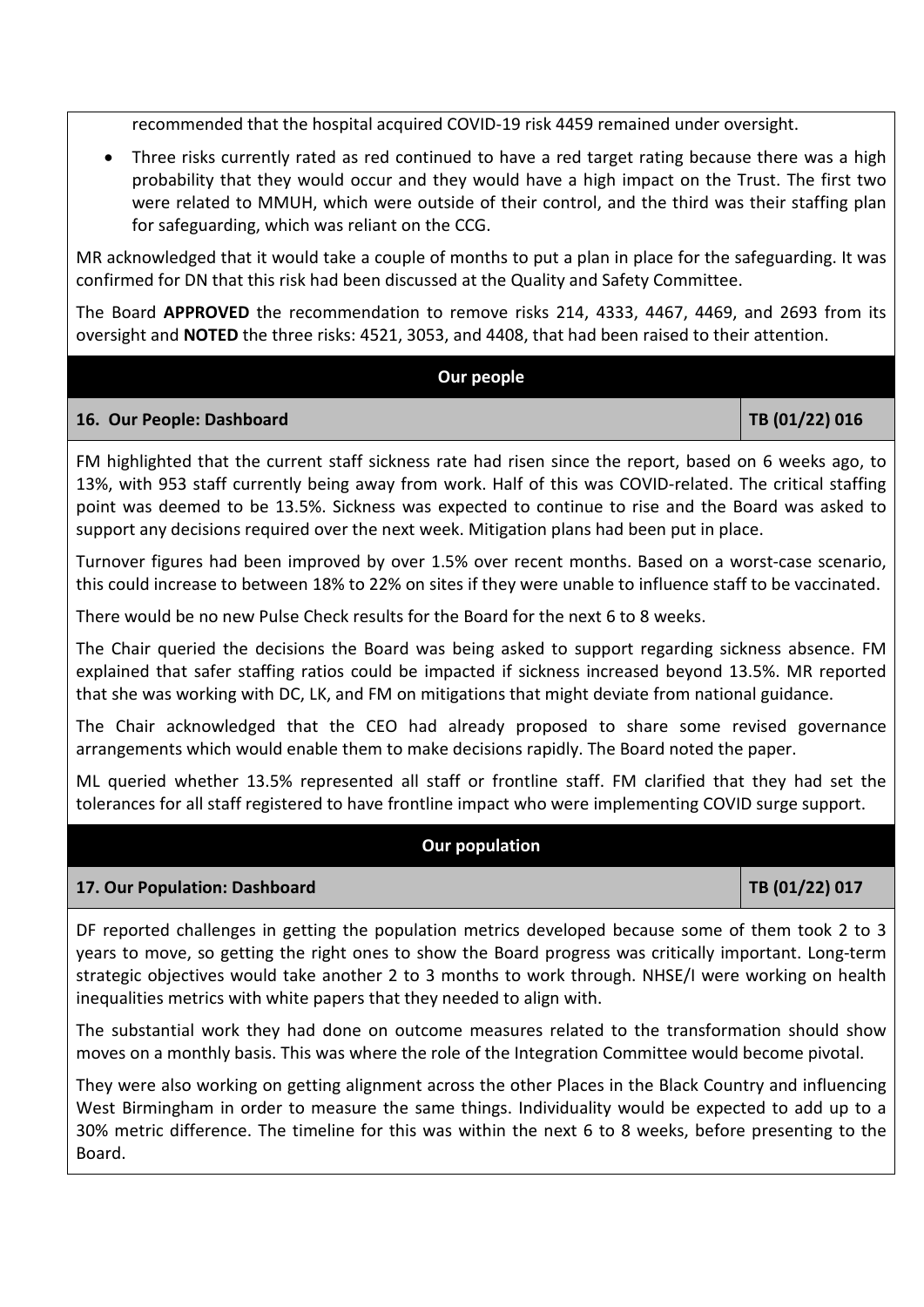LK requested an example of the transformation output. DF explained that this would include length of stay reduction on Discharge to Assess, like the amount of pressure and demand within each of the 10 teams and some of the transformational measures such as what condition-specific areas they were looking at in virtual wards and what outcomes they were looking for in length of care impact in care pathways.

# **18. The Green Plan TB (01/22) 018**

RB introduced Fran Silcocks as the author and programme lead for the Green Strategic Plan work. The following main points were presented to the Board in a request for approval:

- The Trust had already been active for years and had won the HSJ Sustainability Award in 2021.
- The extensive engagement and contribution of clinicians, procurement, and operational colleagues, and Estates into this work remained high, despite recent pressures.
- Strategic stakeholders and partners included the Councils on district heating schemes and transport strategies, the Combined Authority, and Canal and River Trust. The STP was becoming more active.
- Each workstream had an annual plan. This would fit with integration and healthy outcomes they were looking to achieve. Sustainability measures were being created as Board level metrics.

WZ reiterated his interest and thanked RB. He praised the document and what they hoped to achieve. Getting every section of the Trust to buy into this and holding everyone to account on delivery was crucial.

RBe queried whether he could assume that commitments would be built into their annual plans and in governance terms, that the new Integration Committee would oversee the work and the impact on the population. RB confirmed that this had been agreed along with developing tools to track progress.

DF commended FS's document and recommended that they publicised this and became thought leaders.

DM supported the idea of raising their profile around their ambitions and capitalising on the financial opportunities. RB agreed that becoming leaders of strategic partners would help them welcome funding for commercial opportunities and to keep abreast of innovation. A communications plan would follow approval.

FS thanked everyone for their feedback. Raising their profile would achieve more through collaboration.

The Chair described the document as a strategy and a lens for subcommittees to look at things through. The opportunity to make a difference in the sustainability of the planet was important to staff and for the communications strategy. They were uniquely placed to provide leadership for their population. The Board **APPROVED** the document with acclamation. The Board supported making it real. DN thanked RB and FS.

### **19. Place-Based Partnerships Report TB (01/22) 019**

The report was taken as read. DF highlighted the following points to note:

- Progress was being made in bringing the scope of the partners together.
- Work on oversight and assurance of domiciliary care and care homes connected to the Winter Plan.
- DM had begun work on social value, looking at best public use of their 'taxpayer pound'.
- The Integration Committee had Terms of Reference available for input before approval next month.
- The Trust now had a place on the Senior Management Team of Birmingham Community Healthcare. Meetings had been held with the Primary Care Networks in the West. There was an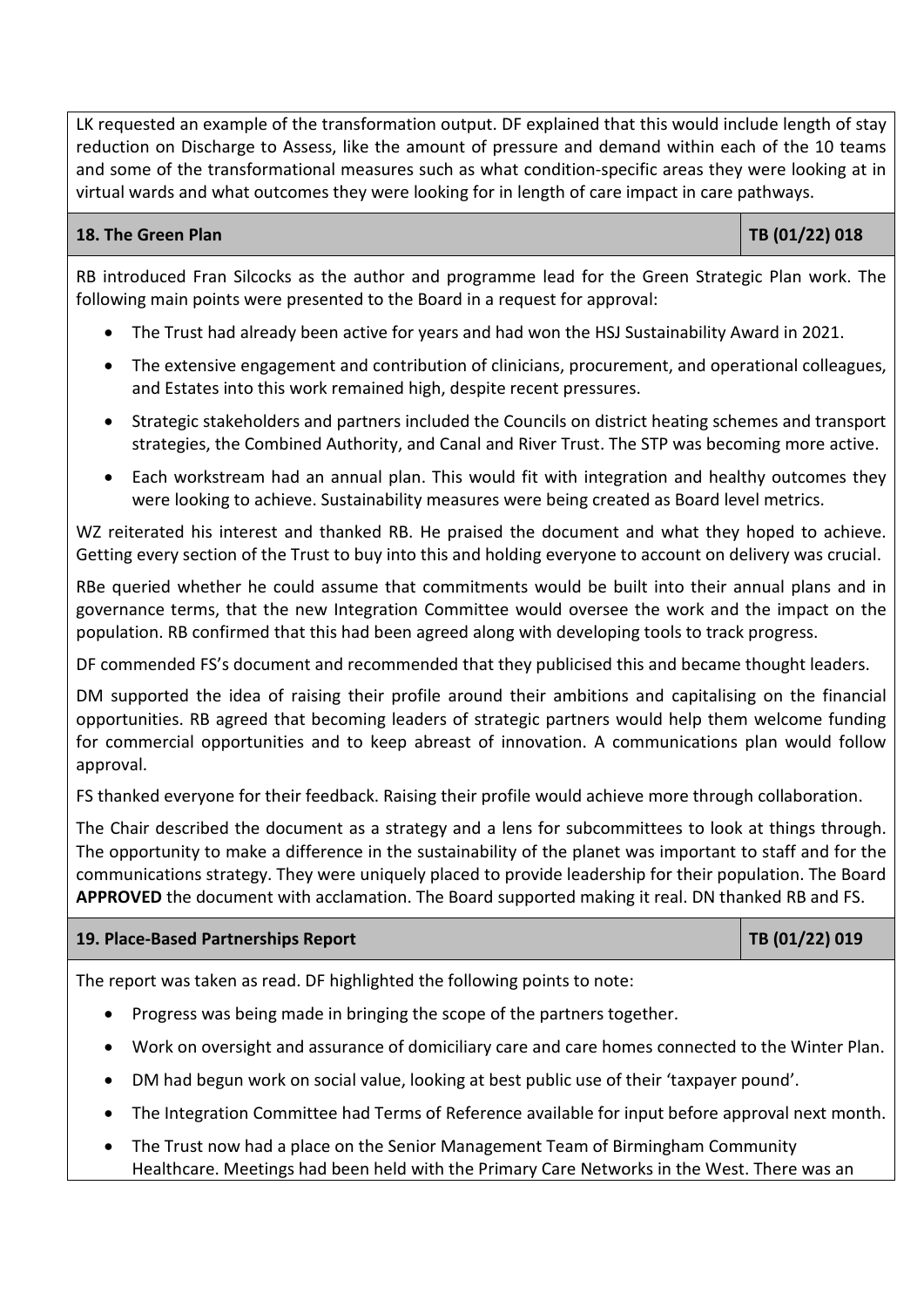ambition to set up a Provider Collaborative to bring together primary and secondary care.

 The Birmingham and Solihull and Black Country views of Place were different. This risk would be reduced by making progress in the next few months before the ICSs were formally constituted.

ML thanked DF for adding the communication and engagement work strand. He queried when progress would be seen, given the lack of resource allocation. Work could be started with their own internal staff. DF agreed that they had committed to make progress but the establishment of the Place Development Team would prompt real action. In the interim, they had been working with each internal communications team to get the brand going and to put out messages of success around what they had been doing. This would start to move in the next few weeks. It would need to be aligned with the MMUH work as well.

The Chair commented on the critical population in West Birmingham they had been supporting over the years. He queried where the City Council sat in relation to the Provider Collaborative. DF reported that the City Council were less present with Place conversations. They were working with the Chair of the Health and Wellbeing Board to connect with their local strategy. There was more opportunity to work with the local Social Care teams on this, who currently saw Place as Birmingham. They recognised that they needed to line up with current players to make progress without creating tension.

The Chair queried whether they were engaged properly with the Social Care teams. DF reported that they were committed to getting Birmingham Community Healthcare into the partnership alliance to establish a connectivity, which would create a connection with the local Social Care teams.

RBe agreed that the emerging risk was the depiction of Birmingham itself as a Place and the lack of clarity about the true subsidiarity that West Birmingham and Ladywood and Perry Barr could achieve in terms of local determination. With Birmingham Community Healthcare and the local GPs, they would paint a compelling narrative about how local determination could be handled safely so that an element of accountability, authority, and resource allocation could be devolved safely from the System in Birmingham and Solihull to Ladywood and Perry Barr.

The Chair encouraged comments back to DF on the Terms of Reference of the Integration Committee.

| Governance                                                                                                                                                                                                                                                                                                                                                                                                                                                                                                                                                                                                                                            |                |
|-------------------------------------------------------------------------------------------------------------------------------------------------------------------------------------------------------------------------------------------------------------------------------------------------------------------------------------------------------------------------------------------------------------------------------------------------------------------------------------------------------------------------------------------------------------------------------------------------------------------------------------------------------|----------------|
| 20. Appointment of Vice Chair                                                                                                                                                                                                                                                                                                                                                                                                                                                                                                                                                                                                                         | TB (01/22) 020 |
| The Board APPROVED the appointment of Mrs L Writtle as Vice Chair.                                                                                                                                                                                                                                                                                                                                                                                                                                                                                                                                                                                    |                |
| 21. Any other business                                                                                                                                                                                                                                                                                                                                                                                                                                                                                                                                                                                                                                | <b>Verbal</b>  |
| DC described five Never Events that had taken place over the past few weeks. Two related to medicines<br>being provided by the wrong route. One had the wrong incision made for surgery on the right limb so that<br>a second incision had to be made, and a nasogastric tube had been misplaced due to the wrong reading of<br>an x-ray. A few days ago, a further air flow meter incident had occurred. Air had been provided instead of<br>oxygen for a short period of time because the meter had not been removed as it should have been. A<br>detailed report would go to the Quality & Safety Committee, looking for trends and common themes. |                |
| 22. Details of next meeting of the Public Trust Board:                                                                                                                                                                                                                                                                                                                                                                                                                                                                                                                                                                                                | <b>Verbal</b>  |
|                                                                                                                                                                                                                                                                                                                                                                                                                                                                                                                                                                                                                                                       |                |

The next meeting would be held on Wednesday, 2<sup>nd</sup> February 2022.